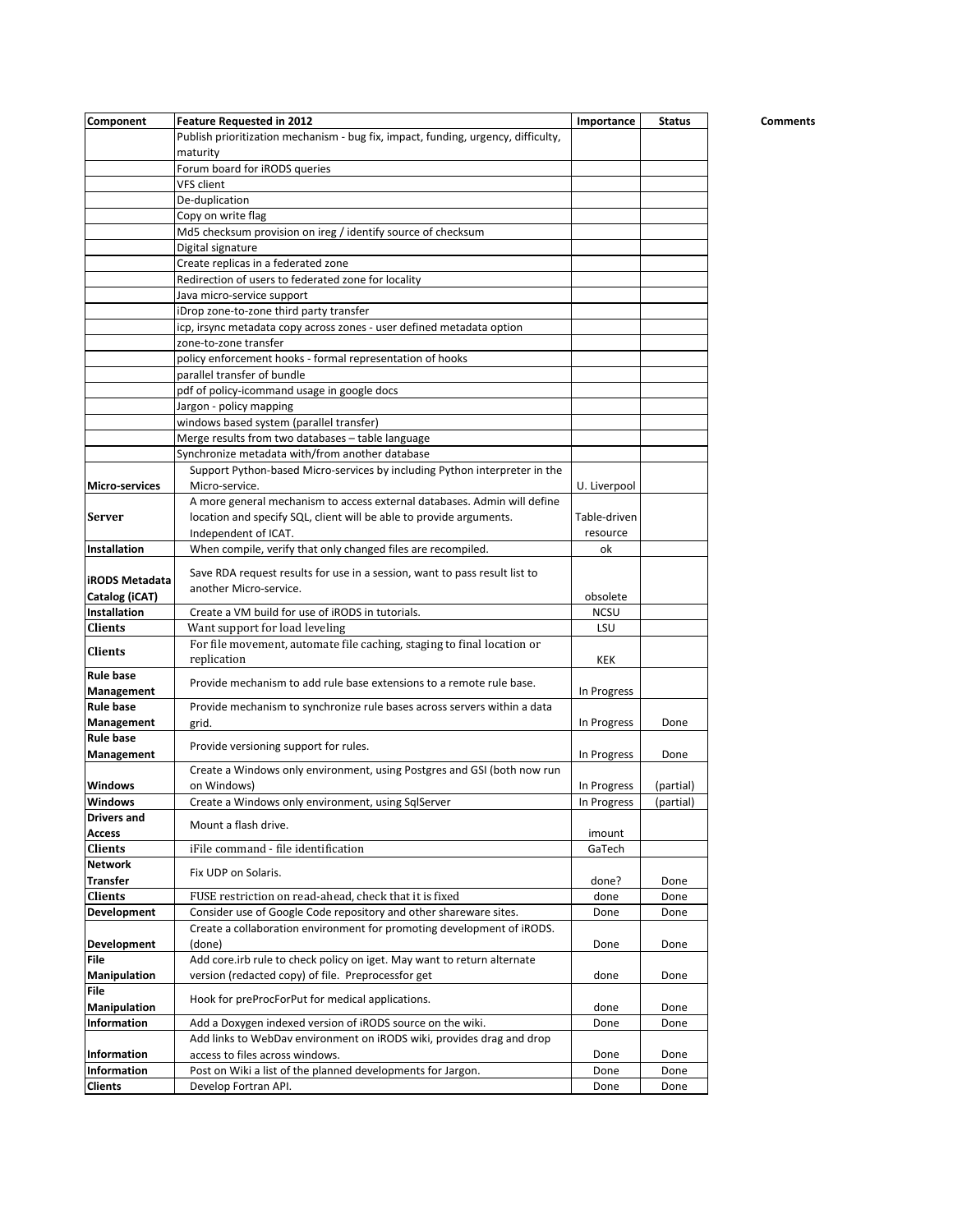| <b>iRODS Metadata</b>                   | Automate Dicom metadata extraction from binary files.                                                                      |                |             |          |
|-----------------------------------------|----------------------------------------------------------------------------------------------------------------------------|----------------|-------------|----------|
| Catalog (iCAT)                          |                                                                                                                            | done           | Done        |          |
| <b>iRODS Metadata</b><br>Catalog (iCAT) | Implement FITS header parsing and metadata loading.                                                                        | done           | Done        |          |
| <b>Network</b><br><b>Transfer</b>       | Configure port numbers for data transfer.                                                                                  | Done           | Done        |          |
| <b>Network</b><br><b>Transfer</b>       | Support sequential transfers as one-hop, similar to parallel.                                                              | Done           | Done        |          |
| <b>Server</b>                           | Add AVU metadata to resource groups.                                                                                       | done           | Done        |          |
| <b>Information</b>                      | Publish the complete iRODS network protocol. (in progress)                                                                 | Document       |             |          |
| <b>File</b><br>Manipulation             | Support Soft Links in iRODS (supported in 2.3)                                                                             | Collections    | Done        |          |
| <b>Clients</b>                          | iRODS Eclipse File system accessed via iRODS URI                                                                           | <b>CDR</b>     |             |          |
| <b>Server</b>                           | Allow GSI authentication to non-ICAT-Enabled-Server without<br>irodsUserName being set.                                    | <b>ARCS</b>    |             |          |
| Clients                                 | Test on Centos, FreeBSD, Ubuntu, Solaris, 32-bit, 64-bit                                                                   | all            |             |          |
| File<br>Manipulation                    | When fail over to an alternate server, verify that the Rule engine will not<br>have a conflict for a queued Micro-service. | ŗ              |             |          |
| <b>Installation</b>                     | Create a VDT (Virtual Data Toolkit) version of iRODS.                                                                      | ?              |             |          |
| <b>Clients</b>                          | Create a Condor interface / port for iRODS                                                                                 | <sup>2</sup>   |             |          |
| <b>Message</b>                          |                                                                                                                            |                |             |          |
| <b>Server</b>                           | AMQP compliance for message format<br>LDAP support in iRODS for identity management - PAM/NSS Implies                      | 100            | Raja        |          |
| <b>Clients</b>                          | identification of users and groups<br>Support restart of very large file transfer in iput, iget from last successful       | 12             | Schroeder   |          |
| <b>Clients</b>                          | buffer                                                                                                                     | 12             | Done 3.0    |          |
| <b>Clients</b>                          | Add Kerberos/AD support in Jargon                                                                                          | 11             | Conway      |          |
| Security /<br><b>Authentication</b>     | Support ticket-based access to iRODS for limited time and # accesses                                                       | 11             | Done 3.1    |          |
|                                         | New HPSS driver                                                                                                            | 10             |             |          |
| <b>Network</b><br><b>Transfer</b>       | Extensions to Jargon for checksum verification on file transfer                                                            | 10             | Done        |          |
| <b>Rule Engine</b>                      | Early access to new version of rule engine                                                                                 | 10             | Done 3.0    |          |
| <b>Clients</b>                          | Communication between Object Storage and iRODS for policy<br>information exchange                                          | 9              | ŗ           |          |
| Clients                                 | Generic control policies from iRODS to storage system                                                                      | 9              | ŗ           |          |
| <b>Clients</b>                          | Mapping from iRODS audit trails to Premis Events                                                                           | 9              | ?           |          |
| <b>Network</b><br><b>Transfer</b>       | Support transfer of multiple files using multiple I/O streams.                                                             | 9              | ŗ           |          |
| <b>Clients</b>                          | Resource monitoring system attributes for physical media                                                                   | 8              | ŗ           | Treq     |
| <b>Clients</b>                          | Add file soft links                                                                                                        | 8              | Done        |          |
| <b>Clients</b>                          | Encrypt all iRODS communication                                                                                            | 8              | S.          |          |
| <b>Clients</b>                          | ACLs on micro-services                                                                                                     | 7              | ç.          |          |
| <b>Clients</b>                          | Export iRODS through CIFS                                                                                                  | $\overline{7}$ |             | Webdav   |
| Table-driven                            | JSON format instead of common-separated-value                                                                              |                |             |          |
| resources                               |                                                                                                                            | 7              | Conway      |          |
| Clients                                 | Metadata support associated with Fuse                                                                                      | 6              | proc file   |          |
| <b>Clients</b>                          | ACLs on metadata                                                                                                           | 6              | Strict?     |          |
| Clients                                 | Need information published from iRODS back to Fedora for events -<br>through audit trails                                  | 6              | Dan Davis   |          |
| Clients                                 | Add regular expressions to i-commands (wild cards).                                                                        | 6              | script      | igetwild |
| Clients                                 | iExplore streaming interface to files, start display before entire file<br>arrives                                         | 5              | No          |          |
| Clients                                 | Set persistent executable permission on Fuse mounted files                                                                 | 5              | Done        |          |
| File                                    |                                                                                                                            |                |             |          |
| Manipulation<br>File                    | Decompress at client.<br>Manage locks for collaborative editing (either on storage system, in                              | 5              | Partial 3.1 |          |
| <b>Manipulation</b>                     | metadata, or portal).                                                                                                      | 5              | 3.1         |          |
| File<br>Manipulation                    | Support compressed files end-to-end                                                                                        | 5              | Conway      |          |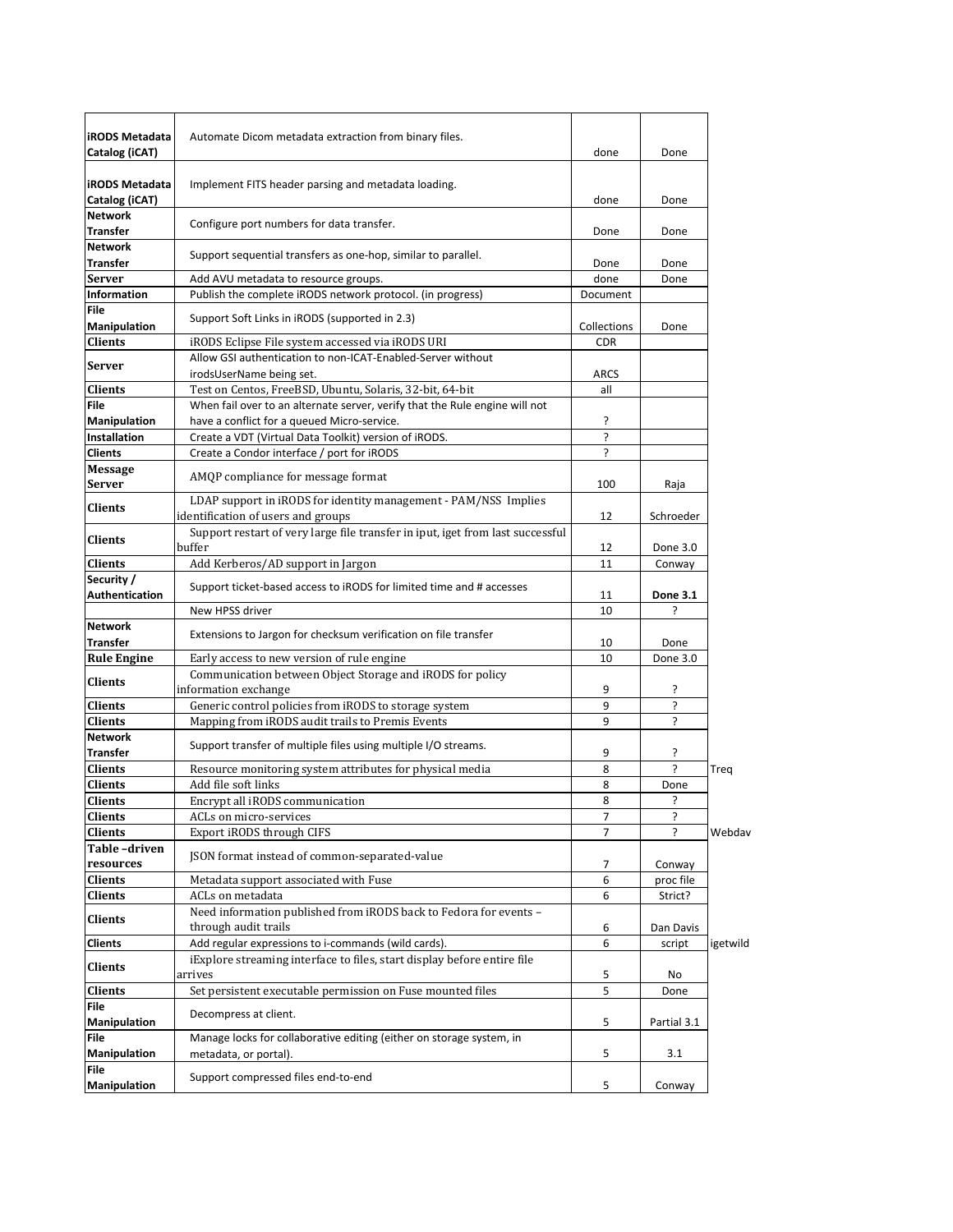| Security /<br>Authentication     | Support token-based identification such as SecureID (part of PAM)                         | 5              | Schroeder    |                          |
|----------------------------------|-------------------------------------------------------------------------------------------|----------------|--------------|--------------------------|
| Table-driven<br>resources        | Export KML view of the iCAT catalog                                                       | 5              | ŗ            |                          |
| <b>Clients</b>                   | Request for JDK 1.7 compliance - future                                                   | 4              | Conway       |                          |
| File                             |                                                                                           |                |              |                          |
| <b>Manipulation</b>              | Checksum for compressed files                                                             | 4              | ŗ            |                          |
| Clients                          | Develop Perl API.                                                                         | 4              | Irene        |                          |
|                                  | Create script for automating module creation. Provide default template for                |                |              |                          |
| <b>Micro-services</b>            | creating new Micro-service.                                                               | 4              | ŗ            |                          |
| Table-driven                     | KML data format for database results on spatial databases                                 |                |              |                          |
| resources                        |                                                                                           | 4              | ŗ            |                          |
| Table-driven                     | table-driven resource access to SQLServer                                                 |                |              |                          |
| resources                        |                                                                                           | 4<br>3         | <b>RENCI</b> |                          |
| <b>Clients</b>                   | PyRods support in Gforge (Univ Liverpool)                                                 |                | Conway       |                          |
| <b>Clients</b>                   | Synchronize very large files using partial data transfer restarts                         | 3<br>3         | Done         |                          |
| Clients                          | Use SQL Server as an iCat catalog                                                         |                | <b>RENCI</b> |                          |
| Micro-services                   | Support Perl-based Micro-services by including Perl interpreter in the Micro-<br>service. | 3              | ŗ            | Image analysis           |
| File                             | System level lock manager for core.re, shared memory, collection (shared                  |                |              |                          |
| Manipulation                     | cache for rule engine)                                                                    | 2              | partial      |                          |
| Security /                       |                                                                                           |                |              |                          |
| Authentication                   | Support a session shell in iRODS, issh                                                    | $\overline{2}$ | ŗ            | test impact              |
| Table-driven                     |                                                                                           |                |              |                          |
| resources                        | URI link to an external database through RESTful interface                                | 2              | soft link    |                          |
|                                  | Add ability for a project PI to create user accounts for group members.                   |                |              |                          |
| Administration                   | Groupadmin                                                                                | 1              | 3.1          | on list, list group name |
|                                  |                                                                                           |                |              |                          |
| Administration                   | Restrict ability of ASSIGN to change user name, user role, user permissions.              | 1              | check        | impact on REI structure  |
| <b>Drivers and</b>               | Support mounting of a Webdav directory into iRODS. (done through DAVIS)                   |                |              |                          |
| Access                           |                                                                                           | 1              | Soft link?   |                          |
|                                  | Versioning of Objects (using existing system metadata placeholder)                        | ?              | 5            | iput option              |
|                                  |                                                                                           |                |              |                          |
| <b>iRODS Metadata</b>            | Create RDA interface to Sybase.                                                           |                |              |                          |
| Catalog (iCAT)                   |                                                                                           | Ś.             |              |                          |
|                                  |                                                                                           |                |              |                          |
| <b>iRODS Metadata</b>            | Port iCAT to Sybase.                                                                      |                |              |                          |
| Catalog (iCAT)                   |                                                                                           | ŗ              |              |                          |
|                                  | Support logical registration into iRODS. Ability to associate metadata with a             |                |              |                          |
| <b>iRODS Metadata</b>            | name without requiring a file.                                                            |                |              |                          |
| Catalog (iCAT)<br><b>Message</b> |                                                                                           | msso           |              |                          |
| Server                           | Integration of messages with workflow service                                             |                |              |                          |
| Table-driven                     |                                                                                           | xmsg           |              |                          |
| resources                        | Execute control on remote database procedures                                             | 0              |              |                          |
|                                  | Set quotas for group members, set access controls, create accounts                        |                |              |                          |
| <b>Clients</b>                   | SRM interface to iRODS                                                                    |                |              |                          |
|                                  | Encrypt iRODS files                                                                       |                |              |                          |
| <b>Clients</b>                   | Python load library                                                                       |                |              |                          |
|                                  | Production version of iDrop by December (mime type support for                            |                |              |                          |
|                                  | external access, sharing, bi-directional synchronization, network                         |                |              |                          |
|                                  | throughput bottling, periodic rules run locally)                                          |                |              |                          |
|                                  | NFSv6 mount for iRODS                                                                     |                |              |                          |
|                                  | SAMBA interface to iRODS                                                                  |                |              |                          |
|                                  | GPFS/HPSS driver for staging of data                                                      |                |              |                          |
| Framework                        | Dump / restore metadata catalog                                                           |                |              |                          |
| Framework                        | Log changes to metadata catalog to replay and rebuild                                     |                |              |                          |
| Framework                        | Micro-service to automate management of database                                          |                |              |                          |
| Framework                        | Log analyzer for tracking usage, errors, and summaries                                    |                |              |                          |
|                                  | For SRB to iRODS metadata migration, handle migration of SRB zones. How                   |                |              |                          |
| Information                      | can multiple SRB zones be re-federated within iRODS easily?                               |                | Soft link    |                          |
|                                  | Port SRB APIs on top of iRODS, will avoid having to rewrite many application              |                |              |                          |
| Information                      | scripts.                                                                                  |                |              |                          |